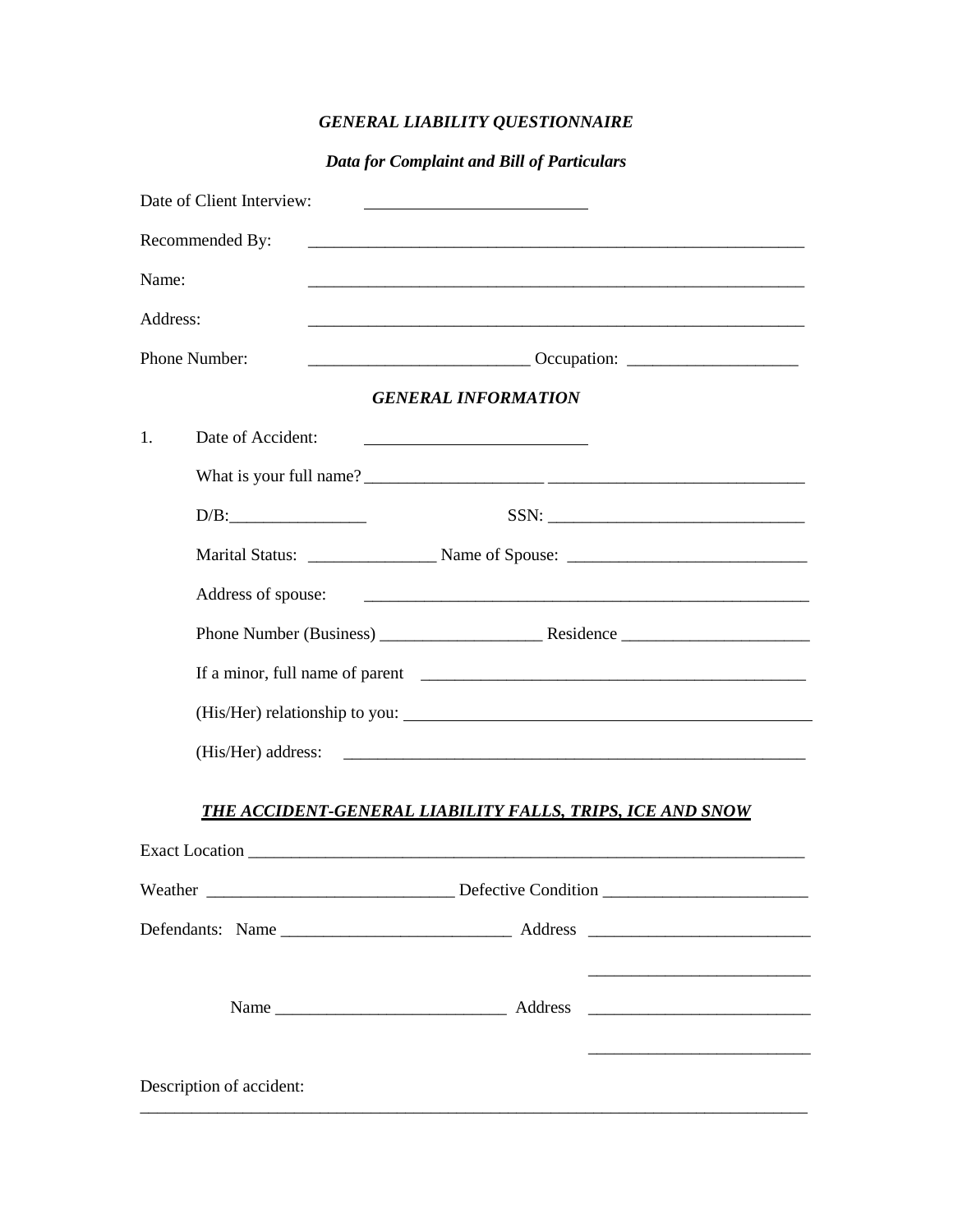#### *ADDITIONAL BACKGROUND INFORMATION*

\_\_\_\_\_\_\_\_\_\_\_\_\_\_\_\_\_\_\_\_\_\_\_\_\_\_\_\_\_\_\_\_\_\_\_\_\_\_\_\_\_\_\_\_\_\_\_\_\_\_\_\_\_\_\_\_\_\_\_\_\_\_\_\_\_\_\_\_\_\_\_\_\_\_\_\_\_\_

\_\_\_\_\_\_\_\_\_\_\_\_\_\_\_\_\_\_\_\_\_\_\_\_\_\_\_\_\_\_\_\_\_\_\_\_\_\_\_\_\_\_\_\_\_\_\_\_\_\_\_\_\_\_\_\_\_\_\_\_\_\_\_\_\_\_\_\_\_\_\_\_\_\_\_\_\_\_

We must known about your background because your educational background and physical history will have an important bearing upon your case.

1. Education: What education have you had, including any special employment training or training in skills? \_\_\_\_\_\_\_\_\_\_\_\_\_\_\_\_\_\_\_\_\_\_\_\_\_\_\_\_\_\_\_\_\_\_\_\_\_\_\_\_\_\_\_\_\_\_\_\_\_\_\_\_\_\_\_\_\_\_\_\_\_\_\_

\_\_\_\_\_\_\_\_\_\_\_\_\_\_\_\_\_\_\_\_\_\_\_\_\_\_\_\_\_\_\_\_\_\_\_\_\_\_\_\_\_\_\_\_\_\_\_\_\_\_\_\_\_\_\_\_\_\_\_\_\_\_\_\_\_\_\_\_\_\_\_\_\_\_\_\_\_\_

2. Physical examinations: List every physical examination you have ever had during the last ten years, for example, promotion, insurance, selective service, armed forces, etc. State the date, name of the doctor and result, as fully as you recall.

| 3.<br>your injuries, If none, so state. | Other Accidents & Injuries: Failure to mention other accidents or injuries can undermine<br>your lawsuit, no matter how trivial they may seem. List here every such accident whether it<br>resulted in a claim for damages or not, stating the date, place, nature of the accident and extent of |  |
|-----------------------------------------|--------------------------------------------------------------------------------------------------------------------------------------------------------------------------------------------------------------------------------------------------------------------------------------------------|--|
|                                         |                                                                                                                                                                                                                                                                                                  |  |
|                                         |                                                                                                                                                                                                                                                                                                  |  |
|                                         |                                                                                                                                                                                                                                                                                                  |  |
|                                         |                                                                                                                                                                                                                                                                                                  |  |
|                                         |                                                                                                                                                                                                                                                                                                  |  |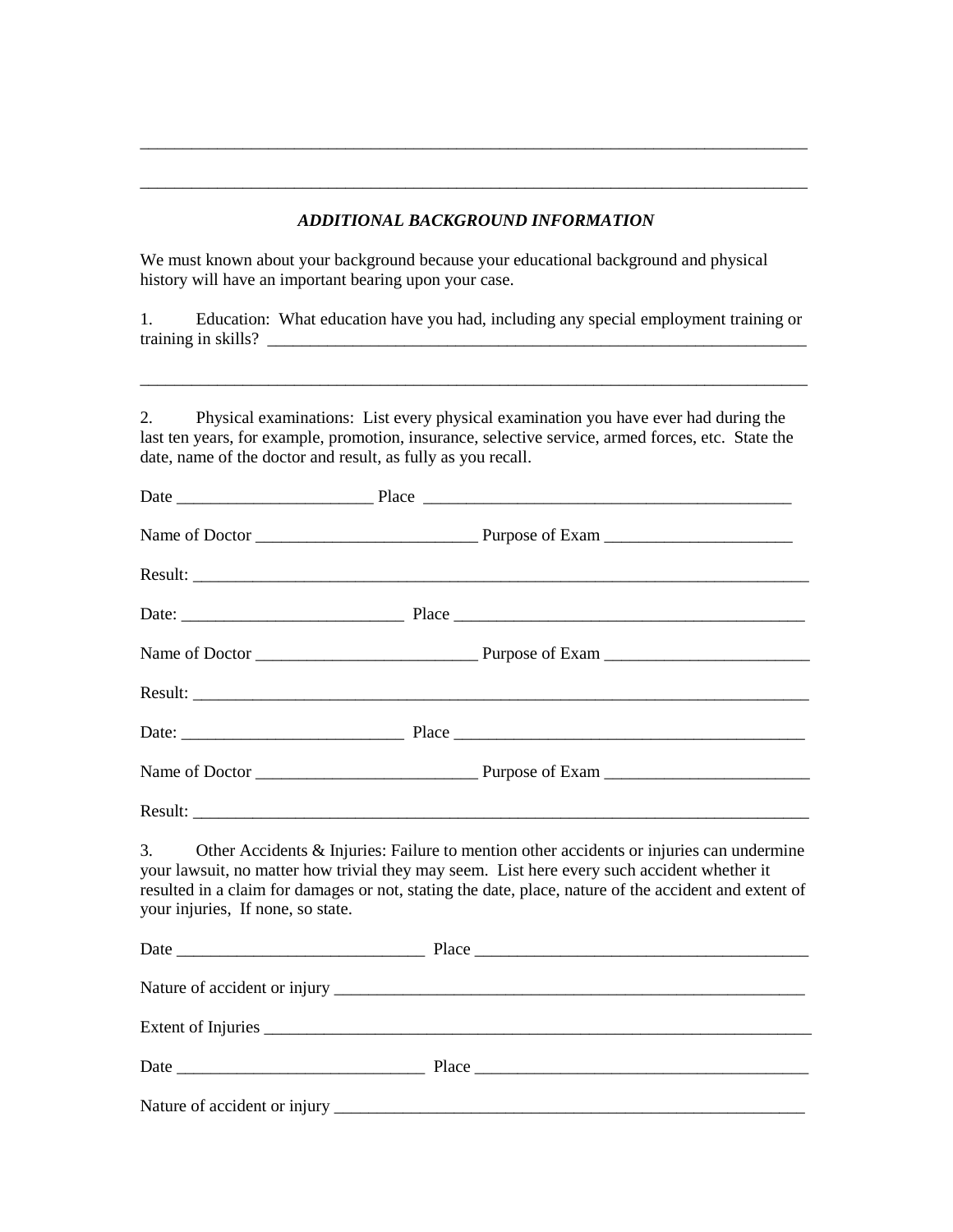Extent of Injuries

4. Activities since the accident: If you suffered a serious injury in the accident, it is possible to opposing side already has taken or will in the future take motion pictures of you. This is done with a telescopic lens, so that you never know it has been done until he pictures are presented in court to show that you are able to do something which you have either denied or neglected to mention that you are able to do. List here all your usual activities which you have not been able to perform since the accident, such as cutting grass, etc.

\_\_\_\_\_\_\_\_\_\_\_\_\_\_\_\_\_\_\_\_\_\_\_\_\_\_\_\_\_\_\_\_\_\_\_\_\_\_\_\_\_\_\_\_\_\_\_\_\_\_\_\_\_\_\_\_\_\_\_\_\_\_\_\_\_\_\_\_\_\_\_\_\_\_\_\_\_\_

5. Military Background: Have you ever been rejected for military service because of physical, mental or any other reason? \_\_\_\_\_\_\_\_\_\_\_\_\_\_\_\_\_\_\_\_\_\_\_\_\_\_\_\_\_\_\_\_\_\_\_\_\_\_\_\_\_\_\_\_\_\_\_\_ If so, explain  $\frac{1}{\sqrt{1-\frac{1}{2}}\sqrt{1-\frac{1}{2}}\left(\frac{1}{2}-\frac{1}{2}\right)}$ Have you ever had military service? \_\_\_\_\_\_\_\_\_\_, If so, what branch \_\_\_\_\_\_\_\_\_\_\_\_\_ Please state dates \_\_\_\_\_\_\_\_\_\_\_\_\_\_\_\_\_\_\_\_\_\_\_\_\_\_\_\_\_\_\_\_\_\_\_\_\_\_\_\_\_\_\_\_\_\_\_\_\_\_\_\_\_\_\_\_\_\_\_\_\_\_\_\_ Type of discharge Type of discharge Any service-connected injuries If so, explain  $&$  give details  $\frac{ }{ }$ 6. Regarding this accident, please answer the following: Were pictures taken at the scene of the accident?  $\frac{1}{\sqrt{2\pi}}$  By whom  $\frac{1}{\sqrt{2\pi}}$  Where  $\frac{1}{\sqrt{2\pi}}$ \_\_\_\_\_\_\_\_\_\_\_\_\_\_\_\_\_\_\_\_\_\_\_\_\_\_\_\_\_\_\_\_\_\_\_\_\_\_\_\_\_\_\_\_\_\_\_\_\_\_\_\_\_\_\_\_\_\_\_\_\_\_\_\_\_\_\_\_\_\_\_\_\_\_\_\_\_\_ Were you questioned by the police? \_\_\_\_\_\_\_\_\_\_\_\_ If so, what was the officer's name and of what police department was he a member \_\_\_\_\_\_\_\_\_\_\_\_\_\_\_\_\_\_\_\_\_\_\_\_\_\_\_\_\_\_\_\_\_\_\_\_\_\_\_\_\_\_\_\_\_\_\_\_\_\_\_\_\_\_\_\_\_\_\_\_\_\_\_\_\_\_\_\_\_\_\_\_\_\_\_\_\_ Did you give or sign a statement \_\_\_\_\_\_\_\_\_\_\_\_\_\_ For whom \_\_\_\_\_\_\_\_\_\_\_\_\_\_\_\_\_\_\_\_\_\_\_\_\_\_\_\_ When \_\_\_\_\_\_\_\_\_\_\_\_\_\_\_\_\_\_\_ Did you have a copy? \_\_\_\_\_\_\_\_\_\_\_\_\_\_\_\_\_\_\_\_\_\_\_\_\_\_\_\_\_\_\_\_\_\_\_ Name of person who interrogated you\_\_\_\_\_\_\_\_\_\_\_\_\_\_\_\_\_\_\_\_\_\_\_\_\_\_\_\_\_\_\_\_\_\_\_\_\_\_\_\_\_\_\_\_\_\_\_ Was anyone else present? Did you sign papers? Were you given a copy? 7. How did you leave the scene of the accident? \_\_\_\_\_\_\_\_\_\_\_\_\_\_\_\_\_\_\_\_\_\_\_\_\_\_\_\_\_\_\_\_ 8. Witnesses: List the name, address and telephone number of all witnesses to the

accident (person who saw or may have seen the accident and any other person who may be of assistance in testifying about your case, your injuries, or changes in activities since the accident:

Name Address Address Phone Number \_\_\_\_\_\_\_\_\_\_\_\_\_\_\_\_\_\_\_\_\_\_\_\_\_\_\_\_\_\_\_\_\_\_\_\_\_\_\_\_\_\_\_\_\_\_\_\_\_\_\_\_\_\_\_\_\_\_\_\_\_\_\_\_\_\_\_\_\_\_\_\_\_\_\_\_\_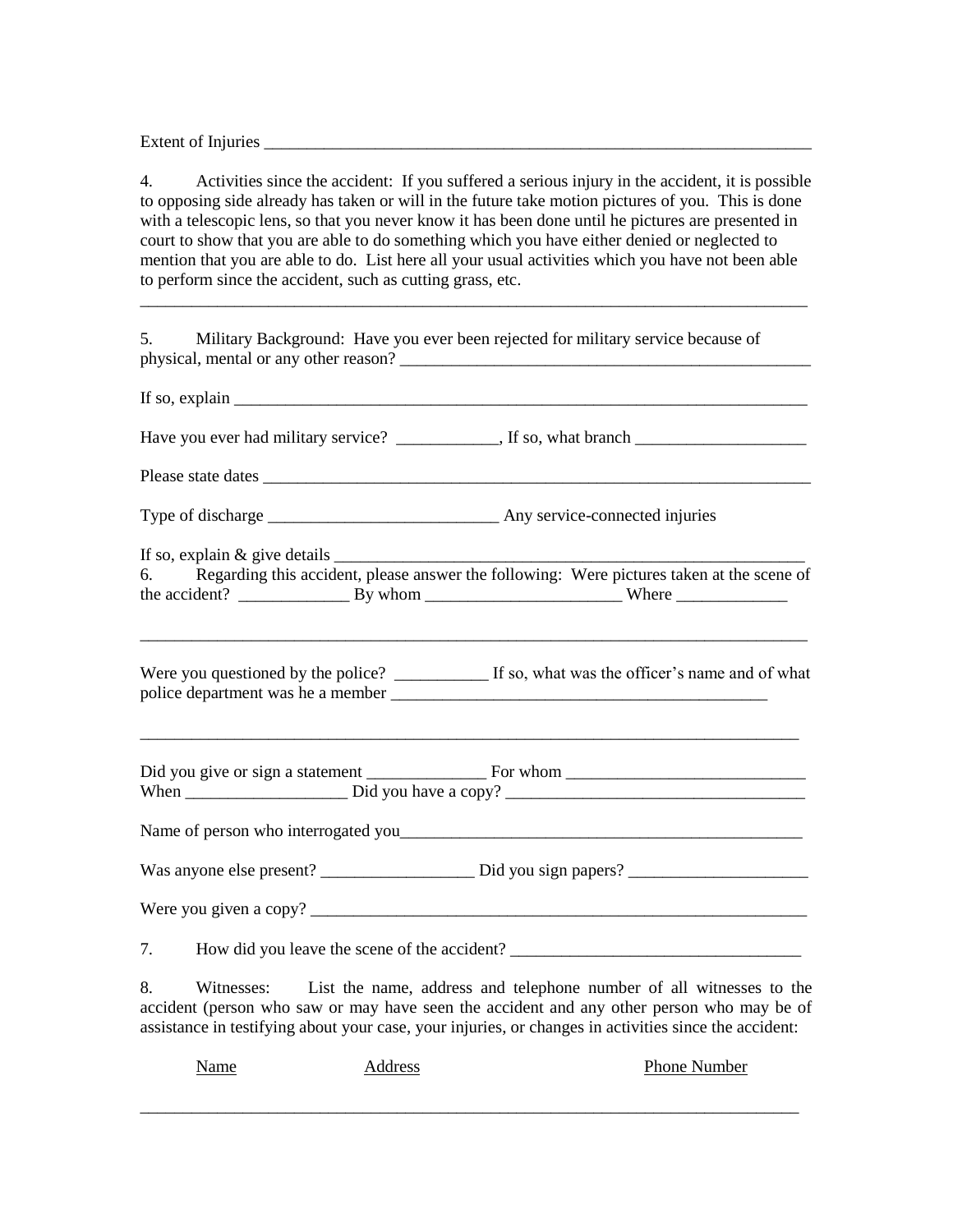### *DAMAGES*

\_\_\_\_\_\_\_\_\_\_\_\_\_\_\_\_\_\_\_\_\_\_\_\_\_\_\_\_\_\_\_\_\_\_\_\_\_\_\_\_\_\_\_\_\_\_\_\_\_\_\_\_\_\_\_\_\_\_\_\_\_\_\_\_\_\_\_\_\_\_\_\_\_\_\_\_\_\_

\_\_\_\_\_\_\_\_\_\_\_\_\_\_\_\_\_\_\_\_\_\_\_\_\_\_\_\_\_\_\_\_\_\_\_\_\_\_\_\_\_\_\_\_\_\_\_\_\_\_\_\_\_\_\_\_\_\_\_\_\_\_\_\_\_\_\_\_\_\_\_\_\_\_\_\_\_\_

\_\_\_\_\_\_\_\_\_\_\_\_\_\_\_\_\_\_\_\_\_\_\_\_\_\_\_\_\_\_\_\_\_\_\_\_\_\_\_\_\_\_\_\_\_\_\_\_\_\_\_\_\_\_\_\_\_\_\_\_\_\_\_\_\_\_\_\_\_\_\_\_\_\_\_\_\_\_

The amount of recovery in this case will be affected by, among other things, the damages or expenses actually incurred as a direct result to your automobile; aggravation of your injuries by doctor's erroneous treatment; loss of property, such as glasses, watches, tools, and loss of wages. These are items of special damage as contracted with compensation or general damages such as pain and suffering, loss of future earnings; impairment of your earning capacity, etc.

\_\_\_\_\_\_\_\_\_\_\_\_\_\_\_\_\_\_\_\_\_\_\_\_\_\_\_\_\_\_\_\_\_\_\_\_\_\_\_\_\_\_\_\_\_\_\_\_\_\_\_\_\_\_\_\_\_\_\_\_\_\_\_\_\_\_\_\_\_\_\_\_\_\_\_\_\_\_ \_\_\_\_\_\_\_\_\_\_\_\_\_\_\_\_\_\_\_\_\_\_\_\_\_\_\_\_\_\_\_\_\_\_\_\_\_\_\_\_\_\_\_\_\_\_\_\_\_\_\_\_\_\_\_\_\_\_\_\_\_\_\_\_\_\_\_\_\_\_\_\_\_\_\_\_\_\_

\_\_\_\_\_\_\_\_\_\_\_\_\_\_\_\_\_\_\_\_\_\_\_\_\_\_\_\_\_\_\_\_\_\_\_\_\_\_\_\_\_\_\_\_\_\_\_\_\_\_\_\_\_\_\_\_\_\_\_\_\_\_\_\_\_\_\_\_\_\_\_\_\_\_\_\_\_\_

1. State in full detail, all injuries received as a result of this accident.

State your present physical condition, scars, deformities, headaches, pains, etc., due to injuries received in this accident.

2. List here all of your usual activities which you have not been able to perform or can only perform with difficulty since the accident, such as climbing stairs, ironing, cutting grass, dancing, lifting children, etc.

\_\_\_\_\_\_\_\_\_\_\_\_\_\_\_\_\_\_\_\_\_\_\_\_\_\_\_\_\_\_\_\_\_\_\_\_\_\_\_\_\_\_\_\_\_\_\_\_\_\_\_\_\_\_\_\_\_\_\_\_\_\_\_\_\_\_\_\_\_\_\_\_\_\_\_\_\_\_

\_\_\_\_\_\_\_\_\_\_\_\_\_\_\_\_\_\_\_\_\_\_\_\_\_\_\_\_\_\_\_\_\_\_\_\_\_\_\_\_\_\_\_\_\_\_\_\_\_\_\_\_\_\_\_\_\_\_\_\_\_\_\_\_\_\_\_\_\_\_\_\_\_\_\_\_\_\_

\_\_\_\_\_\_\_\_\_\_\_\_\_\_\_\_\_\_\_\_\_\_\_\_\_\_\_\_\_\_\_\_\_\_\_\_\_\_\_\_\_\_\_\_\_\_\_\_\_\_\_\_\_\_\_\_\_\_\_\_\_\_\_\_\_\_\_\_\_\_\_\_\_\_\_\_\_\_

\_\_\_\_\_\_\_\_\_\_\_\_\_\_\_\_\_\_\_\_\_\_\_\_\_\_\_\_\_\_\_\_\_\_\_\_\_\_\_\_\_\_\_\_\_\_\_\_\_\_\_\_\_\_\_\_\_\_\_\_\_\_\_\_\_\_\_\_\_\_\_\_\_\_\_\_\_\_

3. Hospitalization: List all hospitals in which you were examined or treated or to which you were admitted as a patient as a result of the injuries sustained in the accident, the dates, and the total costs:

| Hospital   | Address                 |  |  |
|------------|-------------------------|--|--|
| From<br>to | Total Costs Total Costs |  |  |
| Hospital   | Address                 |  |  |
| From<br>to | <b>Total Costs</b>      |  |  |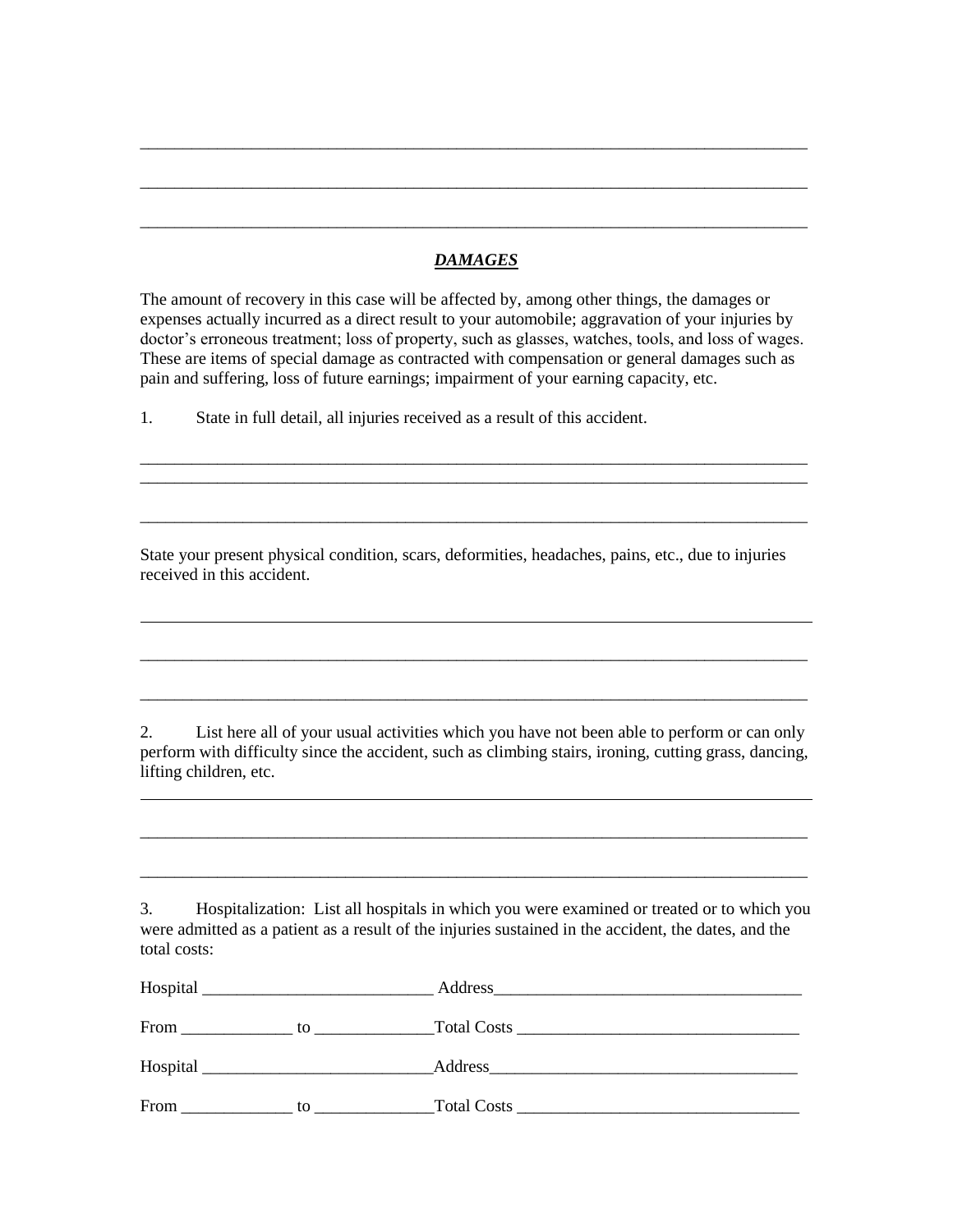4. Physicians and Surgeons: List the full name, address, and telephone number of each physician or surgeon who has examined or treated you for your injuries as a result of the accident, as well as the type, duration, and place of treatment or care:

| Doctor's name                                    | Address                                                                                                                                                             |                                                                                                                                                                                                                                      |
|--------------------------------------------------|---------------------------------------------------------------------------------------------------------------------------------------------------------------------|--------------------------------------------------------------------------------------------------------------------------------------------------------------------------------------------------------------------------------------|
|                                                  |                                                                                                                                                                     |                                                                                                                                                                                                                                      |
|                                                  |                                                                                                                                                                     |                                                                                                                                                                                                                                      |
|                                                  |                                                                                                                                                                     |                                                                                                                                                                                                                                      |
|                                                  |                                                                                                                                                                     |                                                                                                                                                                                                                                      |
| $Total Costs \_\_$                               |                                                                                                                                                                     | <u> 1989 - Johann John Harry Harry Harry Harry Harry Harry Harry Harry Harry Harry Harry Harry Harry Harry Harry Harry Harry Harry Harry Harry Harry Harry Harry Harry Harry Harry Harry Harry Harry Harry Harry Harry Harry Har</u> |
|                                                  | 5. Drugs and Medicines: State the total cost to date of all drugs and medicines used and<br>purchased by you, as a result of the accident, and from whom purchased. |                                                                                                                                                                                                                                      |
| 6.<br>X-rays: where taken, date and by whom.     |                                                                                                                                                                     |                                                                                                                                                                                                                                      |
| of days or weeks, dates and amount paid weekly). | 7. Hire of nurses (do not state lump sum, but itemize as to name of nurse, address, number                                                                          |                                                                                                                                                                                                                                      |

8. The cost of domestic help hired as a direct result of the accident constitutes an item of special damage. For example, in the case of an injured homeowner or mother the cost of a babysitter, the cost of washing, ironing, etc., which you have hired someone to do, should be listed. State here the full name and address of all domestic help hired as a result of the accident, the type of work done, the number of days or weeks employed, the dates, the amount paid weekly, and the total amount paid to date.

\_\_\_\_\_\_\_\_\_\_\_\_\_\_\_\_\_\_\_\_\_\_\_\_\_\_\_\_\_\_\_\_\_\_\_\_\_\_\_\_\_\_\_\_\_\_\_\_\_\_\_\_\_\_\_\_\_\_\_\_\_\_\_\_\_\_\_\_\_\_\_\_\_\_\_\_\_\_

\_\_\_\_\_\_\_\_\_\_\_\_\_\_\_\_\_\_\_\_\_\_\_\_\_\_\_\_\_\_\_\_\_\_\_\_\_\_\_\_\_\_\_\_\_\_\_\_\_\_\_\_\_\_\_\_\_\_\_\_\_\_\_\_\_\_\_\_\_\_\_\_\_\_\_\_\_\_

8. continued

9. Special damages (other than medical) and source of proof (i.e., personal property which was damaged, lost or destroyed as a result of the accident, and any items not previously listed, such as crutches, clothing, watches, glasses, false teeth, aggravation of injuries by doctors' erroneous treatment, etc.) State the cost of the item:

\_\_\_\_\_\_\_\_\_\_\_\_\_\_\_\_\_\_\_\_\_\_\_\_\_\_\_\_\_\_\_\_\_\_\_\_\_\_\_\_\_\_\_\_\_\_\_\_\_\_\_\_\_\_\_\_\_\_\_\_\_\_\_\_\_\_\_\_\_\_\_\_\_\_\_\_\_\_

\_\_\_\_\_\_\_\_\_\_\_\_\_\_\_\_\_\_\_\_\_\_\_\_\_\_\_\_\_\_\_\_\_\_\_\_\_\_\_\_\_\_\_\_\_\_\_\_\_\_\_\_\_\_\_\_\_\_\_\_\_\_\_\_\_\_\_\_\_\_\_\_\_\_\_\_\_\_

\_\_\_\_\_\_\_\_\_\_\_\_\_\_\_\_\_\_\_\_\_\_\_\_\_\_\_\_\_\_\_\_\_\_\_\_\_\_\_\_\_\_\_\_\_\_\_\_\_\_\_\_\_\_\_\_\_\_\_\_\_\_\_\_\_\_\_\_\_\_\_\_\_\_\_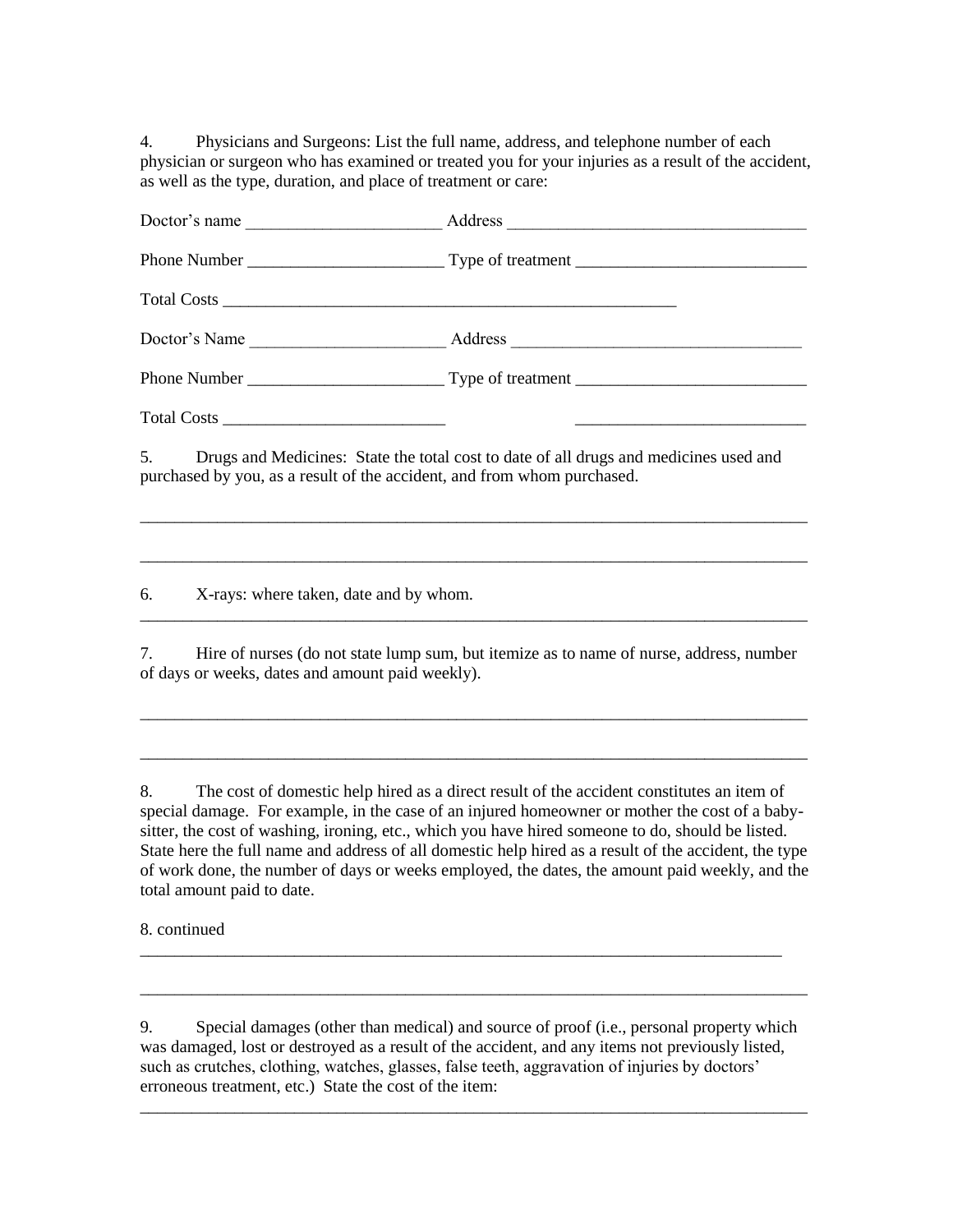10. Convalescent Expenses: In the event that you have been confined to a nursing home or other such place as a result of the accident, list here the full name of every such place, the address, the dates so confined and the total cost.

\_\_\_\_\_\_\_\_\_\_\_\_\_\_\_\_\_\_\_\_\_\_\_\_\_\_\_\_\_\_\_\_\_\_\_\_\_\_\_\_\_\_\_\_\_\_\_\_\_\_\_\_\_\_\_\_\_\_\_\_\_\_\_\_\_\_\_\_\_\_\_\_\_\_\_\_\_\_

Convalescence Places

Address to the contract of the contract of the contract of the contract of the contract of the contract of the contract of the contract of the contract of the contract of the contract of the contract of the contract of the

11. Loss of earnings: State the length of time confined to bed as a result of the accident, including hospital confinement:

\_\_\_\_\_\_\_\_\_\_\_\_\_\_\_\_\_\_\_\_\_\_\_\_\_\_\_\_\_\_\_\_\_\_\_\_\_\_\_\_\_\_\_\_\_\_\_\_\_\_\_\_\_\_\_\_\_\_\_\_\_

Confinement thereafter to house \_\_\_\_\_\_\_\_\_\_\_\_\_\_\_\_\_\_\_\_\_\_\_\_\_\_\_\_\_\_\_\_\_\_\_\_\_\_\_\_\_\_\_\_\_\_\_\_\_\_\_\_

Outside of the home \_\_\_\_\_\_\_\_\_\_\_\_\_\_\_\_\_\_\_\_\_\_\_\_\_\_\_\_\_\_\_\_\_\_\_\_\_\_\_\_\_\_\_\_\_\_\_\_\_\_\_\_\_\_\_\_\_\_\_\_\_

Time lost from work in case of homemaker or mother

State time partially lost of time partially disabled \_\_\_\_\_\_\_\_\_\_\_\_\_\_\_\_\_\_\_\_\_\_\_\_\_\_\_\_\_\_\_\_\_\_\_\_\_\_\_

\_\_\_\_\_\_\_\_\_\_\_\_\_\_\_\_\_\_\_\_\_\_\_\_\_\_\_\_\_\_\_\_\_\_\_\_\_\_\_\_\_\_\_\_

State time lost from school in case of pupil

#### *WORK BACKGROUND*

\_\_\_\_\_\_\_\_\_\_\_\_\_\_\_\_\_\_\_\_\_\_\_\_\_\_\_\_\_\_\_\_\_\_\_\_\_\_\_\_\_\_\_\_\_\_\_\_\_\_\_\_\_\_\_\_\_\_\_\_\_\_\_\_\_\_\_\_\_\_\_

\_\_\_\_\_\_\_\_\_\_\_\_\_\_\_\_\_\_\_\_\_\_\_\_\_\_\_\_\_\_\_\_\_\_\_\_\_\_\_\_\_\_\_\_\_\_\_\_\_\_\_\_\_\_\_\_\_\_\_\_\_\_\_\_\_\_\_\_\_\_\_

The amount of your recovery in this case will be affected by your loss of earnings and earning capacity, so please outline carefully your work background.

| Were you employed at the time of the accident? |  |
|------------------------------------------------|--|
|                                                |  |

If yes, state name and address of your employer.

2. What was your job title, or the type of work you were doing?

3. What was your rate of pay?

4. How many hours per week were you working regularly immediately prior to the accident.

\_\_\_\_\_\_\_\_\_\_\_\_\_\_\_\_\_\_\_\_\_\_\_\_\_\_\_\_\_\_\_\_\_\_\_\_\_\_\_\_\_\_\_\_\_\_\_\_\_\_\_\_\_\_\_\_\_\_\_\_\_\_\_\_\_\_\_\_\_\_

5. When were you first employed by the company for which you were working at the time of the accident?

6. Have you remained in the same job since the accident? \_\_\_\_\_\_\_\_\_\_\_\_\_\_\_\_\_\_\_\_\_\_\_\_